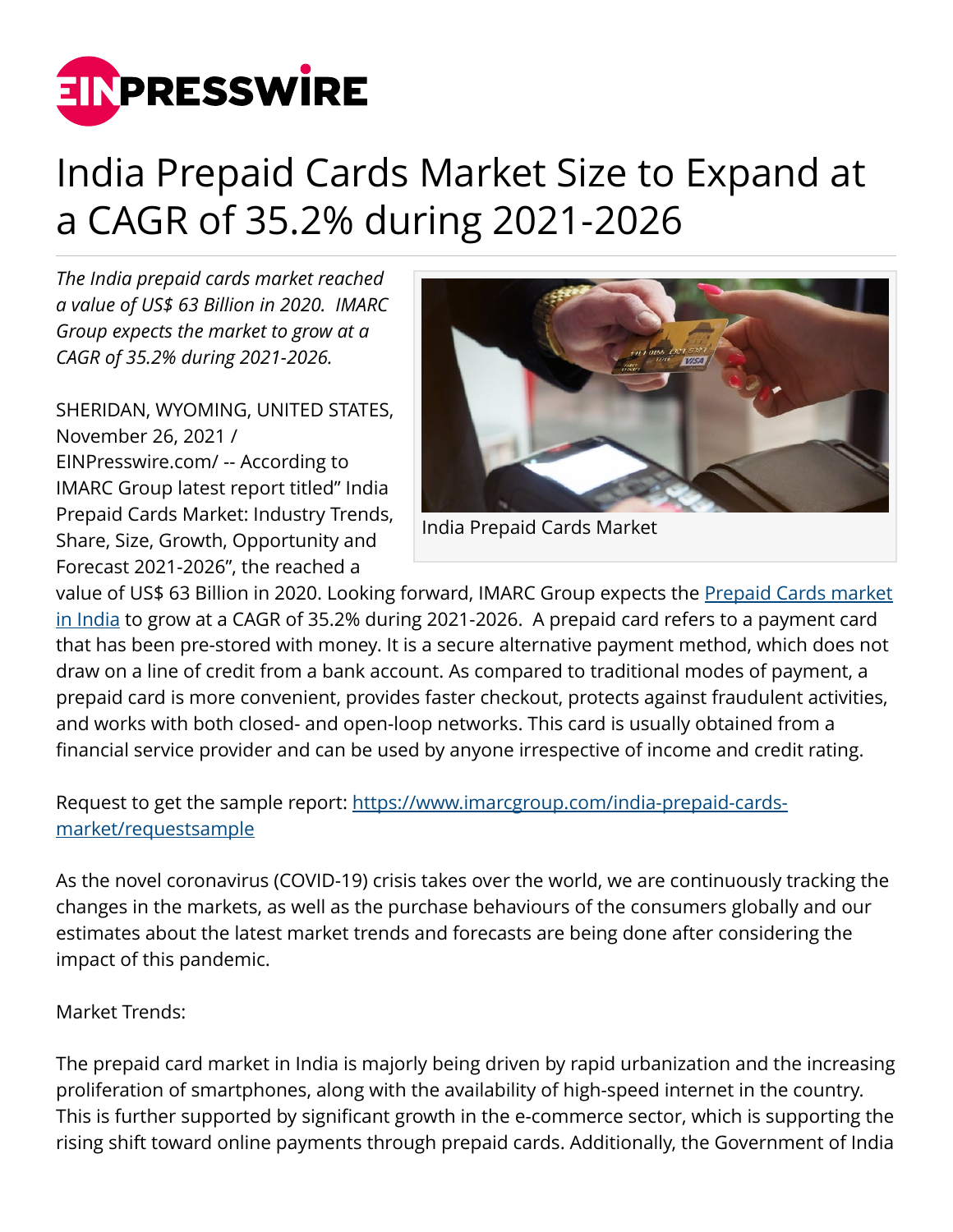(GoI) introduced demonetization in the country to promote a cashless economy, which is creating a positive outlook for the market.

View Full Report with TOC & List of Figure: [https://www.imarcgroup.com/india-prepaid-cards](https://www.imarcgroup.com/india-prepaid-cards-market)[market](https://www.imarcgroup.com/india-prepaid-cards-market)

Competitive Landscape with Key players:

The report has also analysed the competitive landscape of the market with some of the key players being.

• Axis Bank

 $\cdot$  Itz Cash

• ICICI Bank

• SBI

• HDFC

- • PNB
- $\cdot$  Mes Bank

• Sodexo

- • Kotak Mahindra Bank
- • Oxyigen
- • Hermes
- • India Transact Services
- • Western Union

India Prepaid Cards Market Segmentation:

Our report has categorized the market based on region, card type, purpose and vertical.

Market Breakup by Card Type: • Closed Loop Cards • Open Loop Cards

Market Breakup by Purpose:

- • Payroll/ Incentive Cards
- •**II**ravel Cards
- • General Purpose Reloadable (GPR) Cards
- • Remittance Cards
- • Others

Market Breakup by Vertical:

- • Corporate/Organization
- • Retail
- • Government
- • Others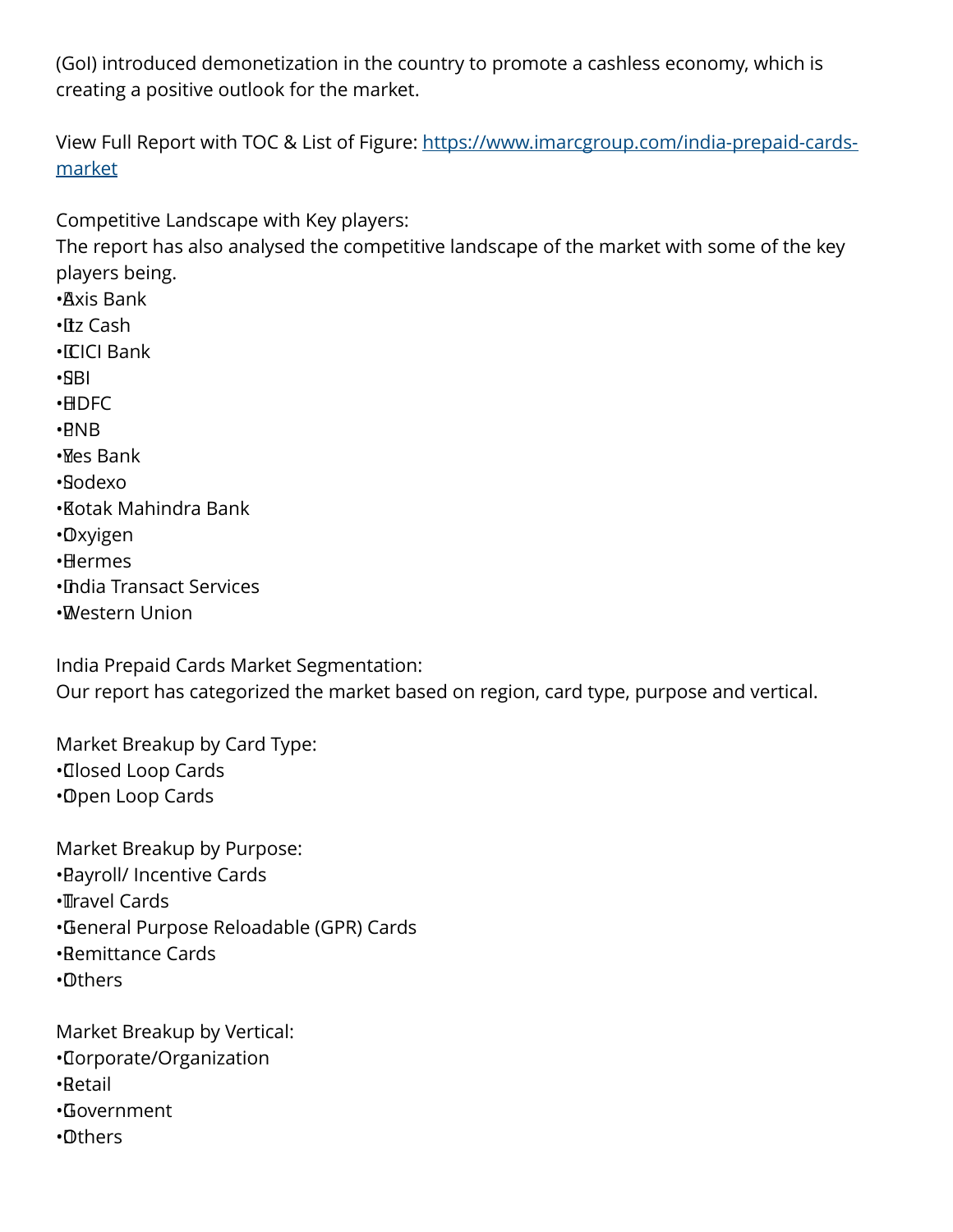Market Breakup by Region: • West and Central India • South India • North India • East India

Key highlights of the report: • Market Performance (2015-2020) • Market Outlook (2021-2026) **• Borter's Five Forces Analysis** • Market Drivers and Success Factors •**SWOT Analysis** • Value Chain • Comprehensive Mapping of the Competitive Landscape

We are updating our reports, If you want latest primary and secondary data (2021-2026) with Cost Module, Business Strategy, Competitive landscape, etc. Click request free sample report, the report will be delivered to you in PDF format via email within 24 to 48 hours after the payment confirmation.

Related Reports of IMARC Group:

China Prepaid Cards Market: <https://www.imarcgroup.com/china-prepaid-cards-market>

Japan Prepaid Cards Market:<https://www.imarcgroup.com/japan-prepaid-cards-market>

GCC Polyethylene Pipes Market:<https://www.imarcgroup.com/gcc-polyethylene-pipes-market>

East Africa LED Lighting Market:<https://www.imarcgroup.com/east-africa-led-lighting-market>

United States Machine Tools Market: [https://www.imarcgroup.com/united-states-machine-tools](https://www.imarcgroup.com/united-states-machine-tools-market)[market](https://www.imarcgroup.com/united-states-machine-tools-market)

## About Us

IMARC Group is a leading market research company that offers management strategy and market research worldwide. We partner with clients in all sectors and regions to identify their highest-value opportunities, address their most critical challenges, and transform their businesses.

IMARC's information products include major market, scientific, economic and technological developments for business leaders in pharmaceutical, industrial, and high technology organizations. Market forecasts and industry analysis for biotechnology, advanced materials,